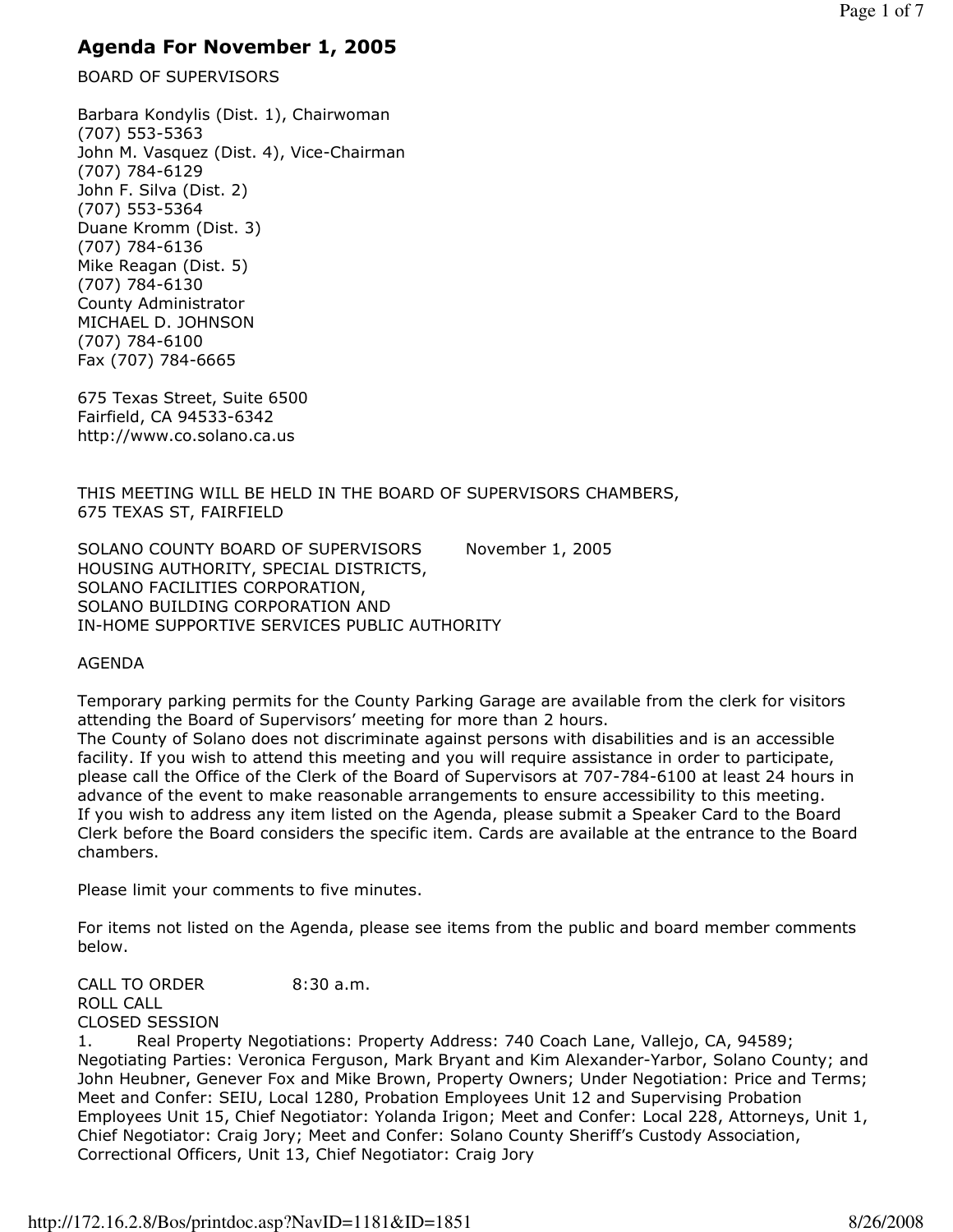#### RECONVENE REPORT OF ACTION IN CLOSED SESSION (IF APPLICABLE) SALUTE TO THE FLAG AND A MOMENT OF SILENCE

#### PRESENTATIONS

#### Board of Supervisors

2. Receive Presentation from Food Bank of Contra Costa and Solano and Approve Request to Contra Costa County Supervisors and Employees to Accept "2005 Counties Care Holiday Food Drive Challenge"

3. Present proclamation honoring Elizabeth Fry and Debbie Wood for establishing the Solano Midnight Sun Foundation to serve the women of Solano County who are facing breast cancer treatment and financial challenges (Supervisor Vasquez)

#### ITEMS FROM THE PUBLIC AND BOARD MEMBER COMMENTS

This is your opportunity to address the Board on a matter not listed on the Agenda, but it must be within the subject matter jurisdiction of the Board. Please submit a Speaker Card before the first speaker is called and limit your comments to five minutes.

ADDITIONS TO OR DELETIONS FROM THE AGENDA

PUBLIC COMMENT ON CONSENT CALENDAR

Each speaker shall have 5 minutes to address any or all items on the Consent Calendar.

APPROVAL OF THE AGENDA

APPROVAL OF THE CONSENT CALENDAR

The Board considers all matters listed under the Consent Calendar to be routine and will adopt them in one motion. There will be no discussion on these items before the Board votes on the motion unless Board members request specific items be discussed and/or removed from the Consent Calendar.

CONSENT CALENDAR

GENERAL GOVERNMENT

Clerk of the Board of Supervisors:

4. Approve the Board of Supervisors' minutes of October 11, 2005 and October 25, 2005 Board of Supervisors:

5. Ratify Proclamation recognizing the attainment of Eagle Scout by Jonathan Edward Schansman Coffman (Supervisor Vasquez)

Auditor-Controller:

6. Approve Property Tax Administration Fees for FY 2005/06 for \$4,017,264

Treasurer-Tax Collector-County Clerk:

7. Accept Solano County Treasurer's Quarterly Report for the period of July 1, 2005 through September 30, 2005

General Services:

8. Approve a 3 year lease agreement for the Sheriff's Department to occupy 975 square feet of space at 409 Benicia Road in Vallejo at a lease rate of \$1,500 per month

#### HEALTH AND SOCIAL SERVICES

Health and Social Services:

9. Approve an agreement with the Regents of the University of California for \$87,366 for the time period July 1, 2005, through April 30, 2007, to oversample in Solano County as part of the 2005 California Health Interview Survey (CHIS)

10. Approve an Appropriation Transfer Request in the Amount of \$34,320 for the Smile in Style Dental Disease Prevention Program to transfer appropriations from Salaries to Contracted Services and Other Operating Expenses

#### CRIMINAL JUSTICE

Probation:

11. Approve a \$10,000 amendment to the current agreement between the County of Solano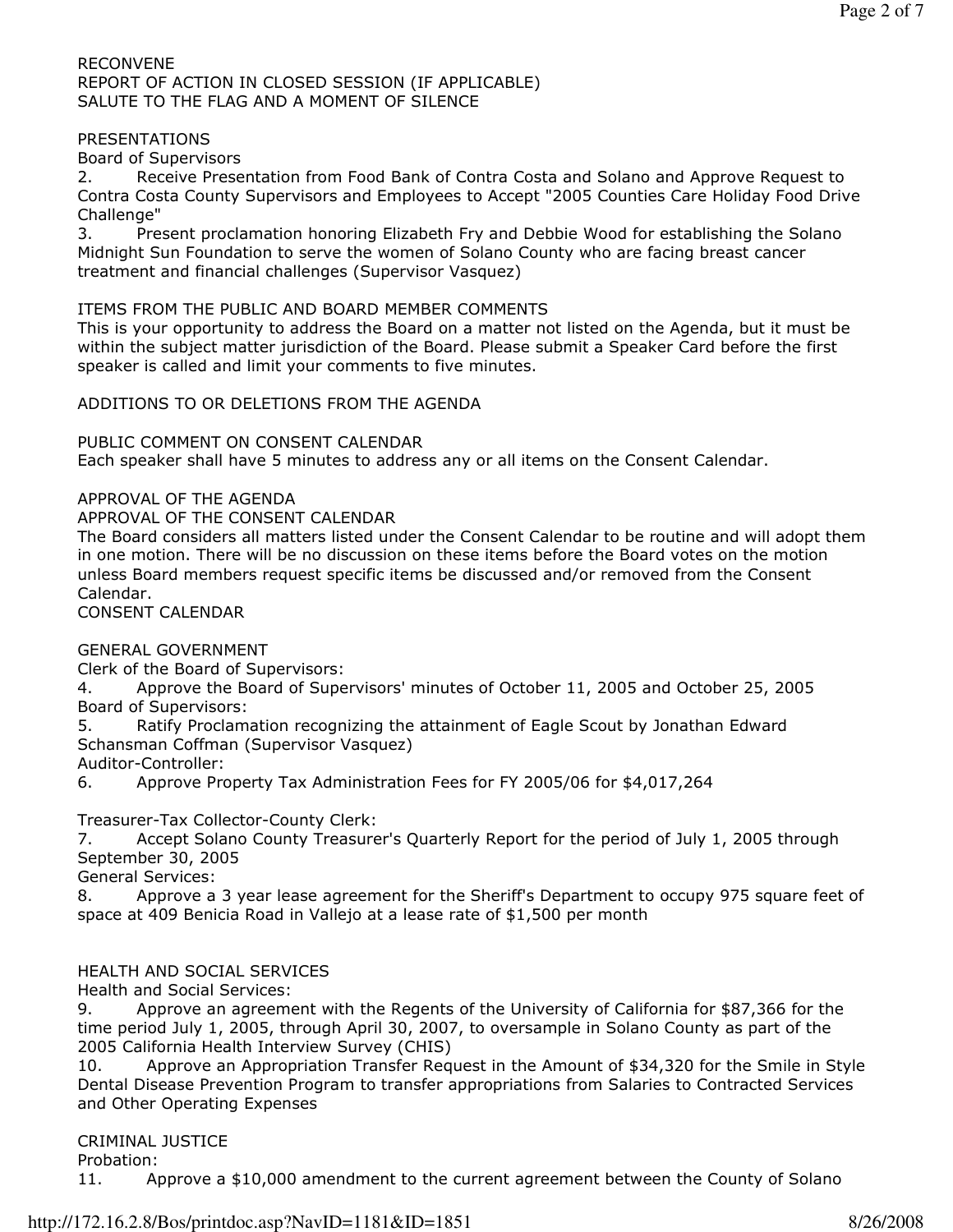and Valley Toxicology, Inc.; approve a \$687,750 contract for drug screening services between the County of Solano and Valley Toxicology, Inc. for the period November 1, 2005 through June 30, 2008; and authorize the Chief Probation Officer/Director of Probation to approve and execute any contract amendments not to exceed 10% of the annual contract amount Sheriff's Office:

12. Approve appropriation of unanticipated revenue totaling \$1,152,105 from the California Office of Homeland Security, (4/5 vote required); acquisition of Fixed Assets totaling \$1,059,500 within Bureau 2579 (Homeland Security V) for FY 2005-06; and adopt a resolution accepting the Emergency Management Program Grant (EMPG) portion of the revenue

13. Approve the selection of Apptis, Inc. to provide a countywide radio interoperability solution; authorize the County Administrator to execute a contract with Apptis, Inc. for \$3,000,000 and to approve any contract amendments not to exceed 10% of the original contract

## LAND USE/TRANSPORTATION

Resource Management:

14. Accept a \$74,966 grant from the United States Environmental Protection Agency to conduct a study for underground injection wells throughout the central valley region of Solano County, and approve an appropriation transfer request of \$53,200 in unanticipated revenue to cover expenditures for professional services, equipment, computer software, and supplies for FY 05/06 (4/5 vote required)

15. Approve amendment 1 to existing professional services agreement with Bureau Veritas for construction plan review and construction inspection services of Shiloh Wind Partners (PPM) Shiloh l Wind Plant Project and enXco turbine replacement project in the amount of \$86,000 for a total contract amount not to exceed \$314,000; approve an appropriation transfer request to increase building permit revenue in the amount of \$86,000 (4/5 vote required); and authorize the County Administrator to sign the amendment

16. Approve Change Order work for the Suisun Valley Road Bridge at Suisun Valley Creek

17. Approve a waiver of the 60 day comment period for the establishment of a historic district at Pleasants Ranch, located along Pleasants Valley Road approximately two miles south of Putah Creek Road, Vacaville

18. Adopt a Resolution approving Parcel Map and accepting the dedication of property for road purposes on Aspen Court in the Homeacres area of unincorporated Vallejo for Minor Subdivision MS-03-06 (Condiotti)

#### SCHEDULED CALENDAR

Rescheduled Consent Items:

- A) D)
- $(B)$   $E)$
- $(C)$  F)

#### GENERAL GOVERNMENT

Human Resources:

19. Consider adoption of a resolution approving the Memorandum of Understanding for Unit #13, Correctional Officers, represented by Solano County Sheriff's Custody Association

Treasurer-Tax Collector-County Clerk:

20. Consider adoption of a resolution, the Supplemental Indenture, Preliminary Official Statement, Continuing Disclosure Agreement and Purchase Contract for the issuance of 2005 Taxable Pension Funding Bonds in an amount not to exceed \$50MM at a rate not to exceed 6%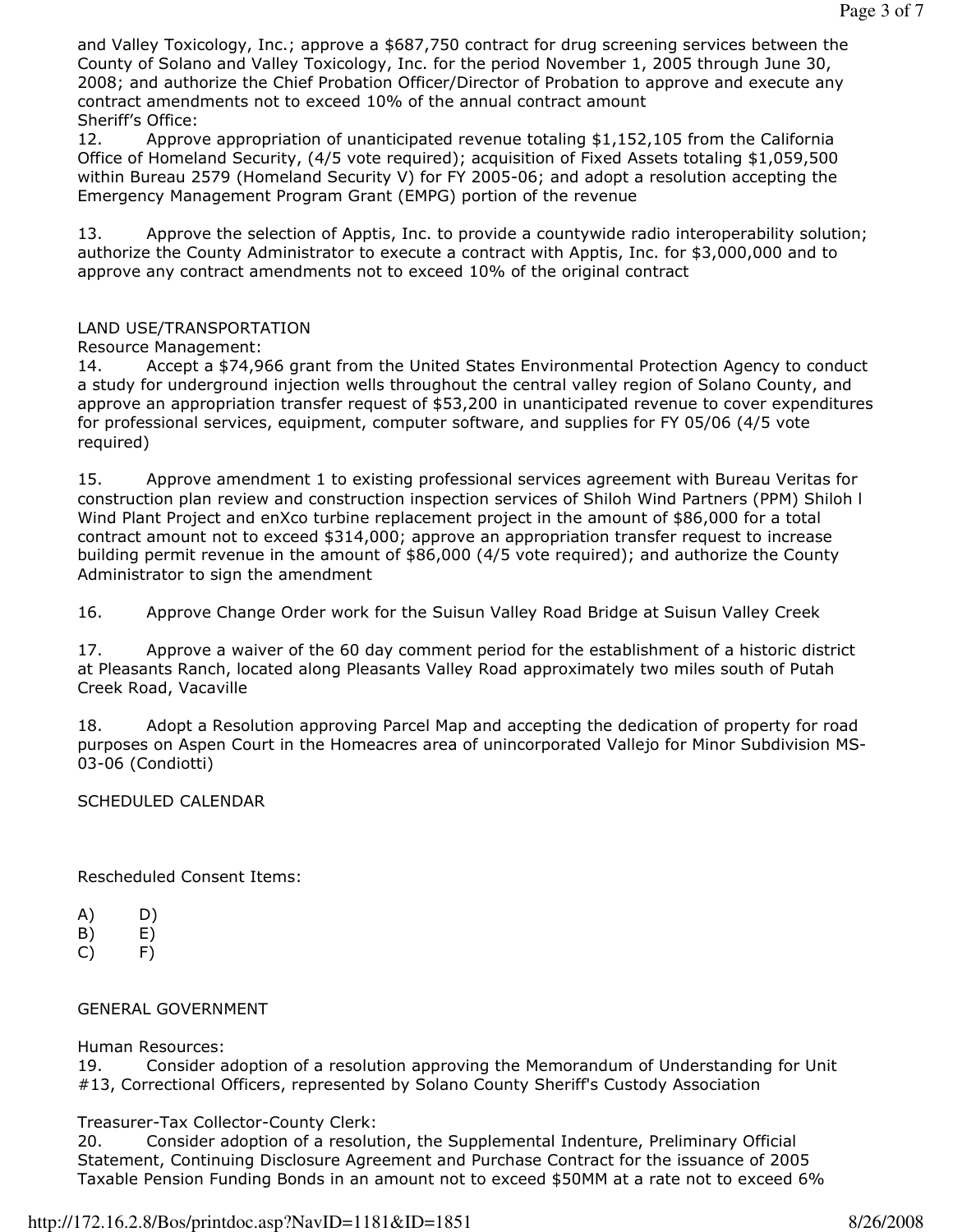Information Technology:

21. Receive a presentation from Gartner Inc. on their proposed Information Technology sourcing work plan; approve the selection of Gartner, Inc. to assist with a review of Information Technology sourcing services; authorize the County Administrator to execute a contract with Gartner, Inc. in the amount of \$642,000 and to approve any contract amendments not to exceed 10% of the original contract

LAND USE/TRANSPORTATION

Resource Management:

22. Consider proposed preamble to the Solano County General Plan Update Guiding Principles

23. Consider authorizing the establishment of a fifteen member Citizens Advisory Committee for the Solano County General Plan Update

### OTHER

IN-HOME SUPPORTIVE SERVICES PUBLIC AUTHORITY

Human Resources:

24. Consider adoption of a resolution approving the Memorandum of Understanding for In-Home Supportive Service Workers represented by SEIU, Local #1280

Health and Social Services:

25. Consider the proposed In-Home Supportive Services Public Authority reimbursement rate of \$13.2648; authorize Public Authority Administrator to submit the proposed rate to the California Department of Social Services for approval; and approve an Appropriation Transfer Request for \$365,020 in Unanticipated Realignment Revenue (4/5 vote required)

2:00 P.M.

LAND USE/TRANSPORTATION

Resource Management:

26. Public hearing to consider approval of Minor Subdivision Application No. MS-05-02 of Craig McNamara to subdivide a 325 acre parcel into three parcels of 41 acres, 144 acres, and 138 acres respectively; adopting a resolution approving Minor Subdivision Application MS-05-02. The property is located at 5193 Putah Creek Road in an "A-40" Exclusive Agricultural Zoning District

27. Public hearing to consider Agricultural Preserve Application No. 1342 (13.94 acres) No. 1343 (44.55 acres) No. 1344 (54.09 acres) and No. 1345 (57.58 acres) of B&S Properties (Scott Stewart) for property located southwest of the intersection of State Highway 220 and Ryer Road East; rescinding Williamson Act Contract Nos. 605 and 606; Adopting a resolution to establish a new Agricultural Preserve and approve County standard Land Conservation Contracts Nos. 1342, 1343, 1344, and 1345 to support Lot Line Adjustment No. LLA-05-09

28. Public hearing to consider Planning Commission recommendation to adopt the Mitigated Negative Declaration of environmental impact; an ordinance approving Rezoning Petition No. Z-01- 03 and Policy Plan Overlay District No. PP-01-03; rezoning two parcels comprising approximately 80 acres combined from "A-20" Exclusive Agriculture to "RR-2 1/2" Rural Residential with a policy plan overlay; and approving Major Subdivision Application No. S-01-03 subdividing the 80 acres into 32 lots ranging in size from 1.3 to 3.8 acres, with additional common area parcels for property located at the southwest terminus of Dove Creek Trail, 7471 Dove Creek Trail, Vacaville

MISCELLANEOUS ITEMS

Appointments/Resignations to Boards and Commissions Board of Supervisors:

29. Consider appointment of a Member and Alternate to the Board of Directors of CSAC for 2005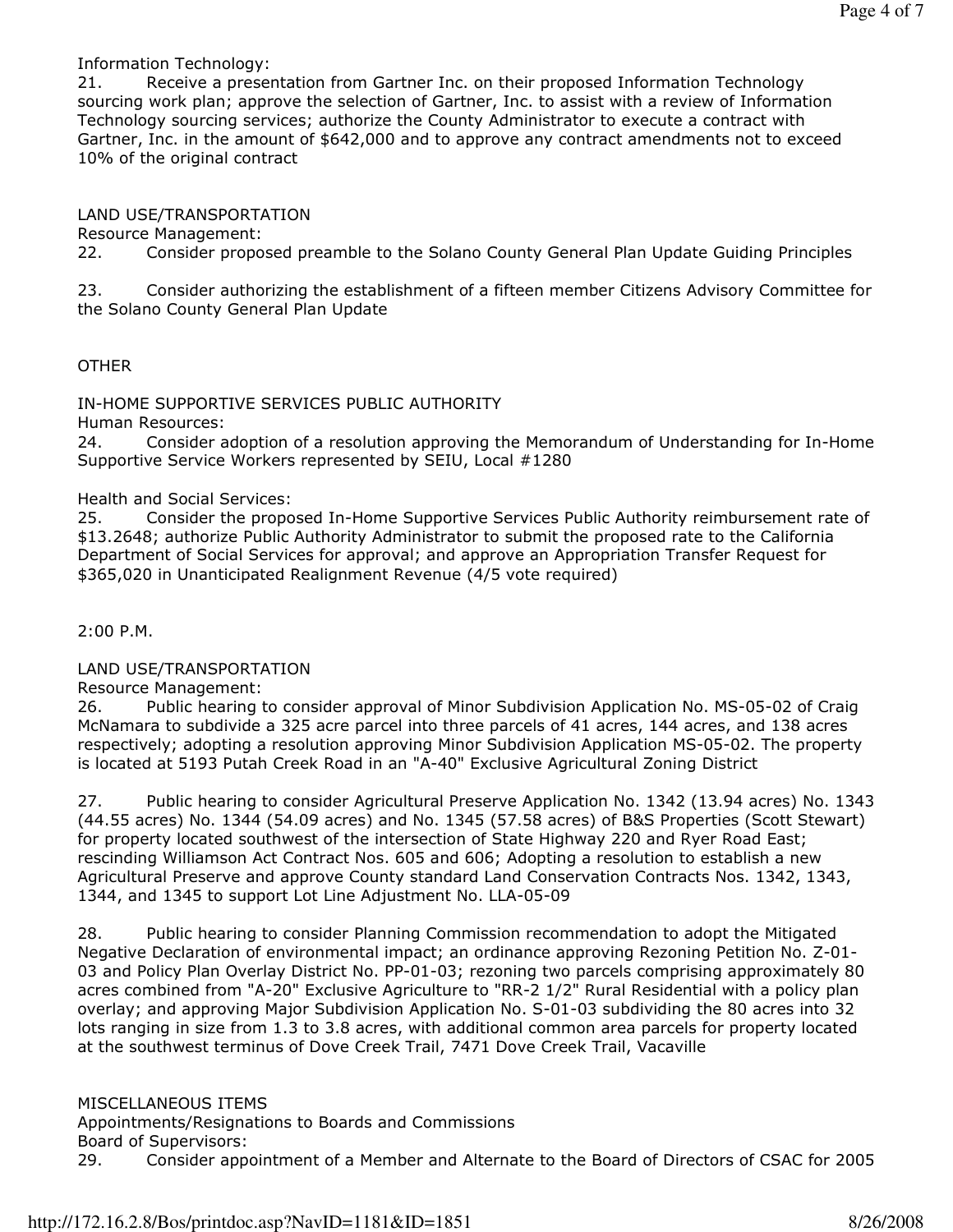30. Consider appointment of Maria Moses to the Child Abuse Prevention Council (Supervisor Reagan)

31. Consider appointment of Neil R. Hamilton as Trustee of Reclamation District No. 501

32. Consider appointment of Mark Palamountain and Edward Linscheid as Trustees of Reclamation District No. 1607

33. Consider appointment of H.N. Kuechler IV as Trustee of Reclamation District No. 2060

34. Consider appointment of Clifford DeTar and Ross Rasmussen as Trustees of Reclamation District No. 2068

35. Consider appointment of Terrance C. Connolly, Tom Newton, Darrell May and Todd Cerini as Trustees of Reclamation District No. 2129

36. Consider appointment of James Edgar, Mike Temps and Gary Frugoli as Trustees of Reclamation District No. 2136

37. Consider appointment of Robert S. Currey as Director of Division 1 and Robert Hanson as Director of Division 5 of the Solano Irrigation District

38. Consider appointment of Bob Dorsett, Jim Frische and Carl A. Hakenen, Jr. as Directors of the Cordelia Fire Protection District

39. Consider appointment of Henry N. Kuechler as Director of Division 3 of the North Delta Water Agency

Health and Social Services

40. Consider appointments to and resignations from the Child Abuse Prevention Council

Workforce Investment Board of Solano County

41. Consider ratification of action of the Workforce Investment Board of Solano County to appoint Ms. Elsa Hassler as a Business Representative

ADJOURN: to the Board of Supervisors Meeting of November 8, 2005 at 8:30 a.m., Board Chambers, 675 Texas Street, Fairfield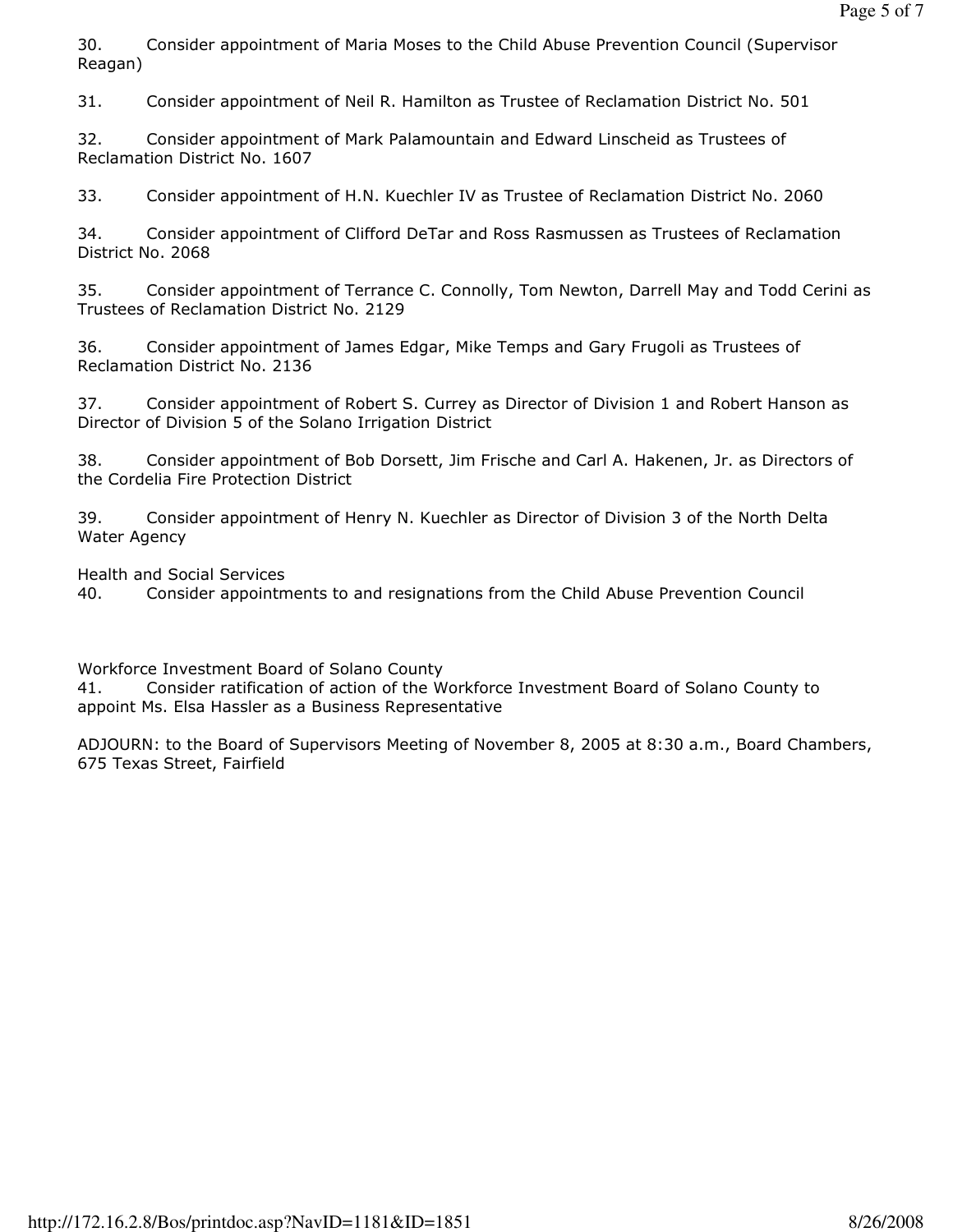# MEETING CALENDAR

| 11/2  | $9:30$ a.m. | <b>BAAQMD</b>                                                     |
|-------|-------------|-------------------------------------------------------------------|
|       |             | 939 Ellis Street, San Francisco                                   |
| 11/2  | 12:00 Noon  | Children's Alliance                                               |
|       |             | Joseph Nelson Community Center, Suisun                            |
| 11/3  | 10:00 a.m.  | Solano County Zoning Administrator Meetings                       |
|       |             | Resource Mgmt. Dept., 675 Texas St., Suite 5500, Fairfield        |
| 11/3  | 1:00 p.m.   | <b>BCDC</b>                                                       |
|       |             | Ferry Building, 2nd Floor, Foot of Market St., San Francisco      |
| 11/3  | 7:00 p.m.   | Solano County Planning Commission                                 |
|       |             | Board of Supervisors Chambers, 675 Texas St., Fairfield           |
| 11/8  | 8:30a.m.    | <b>Board of Supervisors Meeting</b>                               |
|       |             | Board of Supervisors Chambers, 675 Texas St., Fairfield           |
| 11/7  | 10:00 a.m.  | <b>LAFCO</b>                                                      |
|       |             | Board of Supervisors Chambers, 675 Texas St., Fairfield           |
| 11/8  | 4:00 p.m.   | Mother, Child and Adolescent Health Advisory Board                |
|       |             | 275 Beck Avenue, Conference Room 1, Fairfield                     |
| 11/9  | 9:00 a.m.   | Yolo/Solano Air Quality Management District                       |
|       |             | 1947 Galileo Ct., Suite 103, Davis                                |
| 11/9  | 6:00 p.m.   | Solano Transportation Authority Board                             |
|       |             | Suisun City Hall, 701 Civic Center Blvd., Suisun                  |
| 11/9  | 6:00 p.m.   | Drug & Alcohol Advisory Board                                     |
|       |             | 2101 Courage Drive, Fairfield                                     |
| 11/9  | 6:15 p.m.   | Solano County Fair Board of Directors                             |
|       |             | Administration Bldg., Solano County Fairgrounds, Vallejo          |
| 11/10 | 5:30 p.m.   | Solano County Park and Recreation Commission                      |
|       |             | Hearing Room, 1st Floor, 675 Texas St., Fairfield                 |
| 11/10 | 7:00 p.m.   | Solano County Airport Land Use Commission                         |
|       |             | Nut Tree Airport, Vacaville                                       |
| 11/10 | 7:00 p.m.   | Solano County Water Agency                                        |
|       |             | 508 Elmira Road, Vacaville                                        |
| 11/16 | $9:30$ a.m. | <b>BAAQMD</b>                                                     |
|       |             | 939 Ellis St., San Francisco                                      |
| 11/16 | 2:00 p.m.   | Health & Social Services Subcommittee                             |
|       |             | Board of Supervisors Chambers, 675 Texas St., Fairfield           |
| 11/16 | 4:00 p.m.   | Solano County Equal Employment Opportunity Committee              |
|       |             | CAO Conference Room #6003, 675 Texas St., Fairfield               |
| 11/17 | 9:00 a.m.   | Local Task Force for Integrated Waste Management                  |
|       |             | Fairfield-Suisun Sewer Dist. Ofc., 1010 Chadbourne Rd., Fairfield |
| 11/17 | 10:00 a.m.  | Solano County Zoning Administrator Meetings                       |
|       |             |                                                                   |